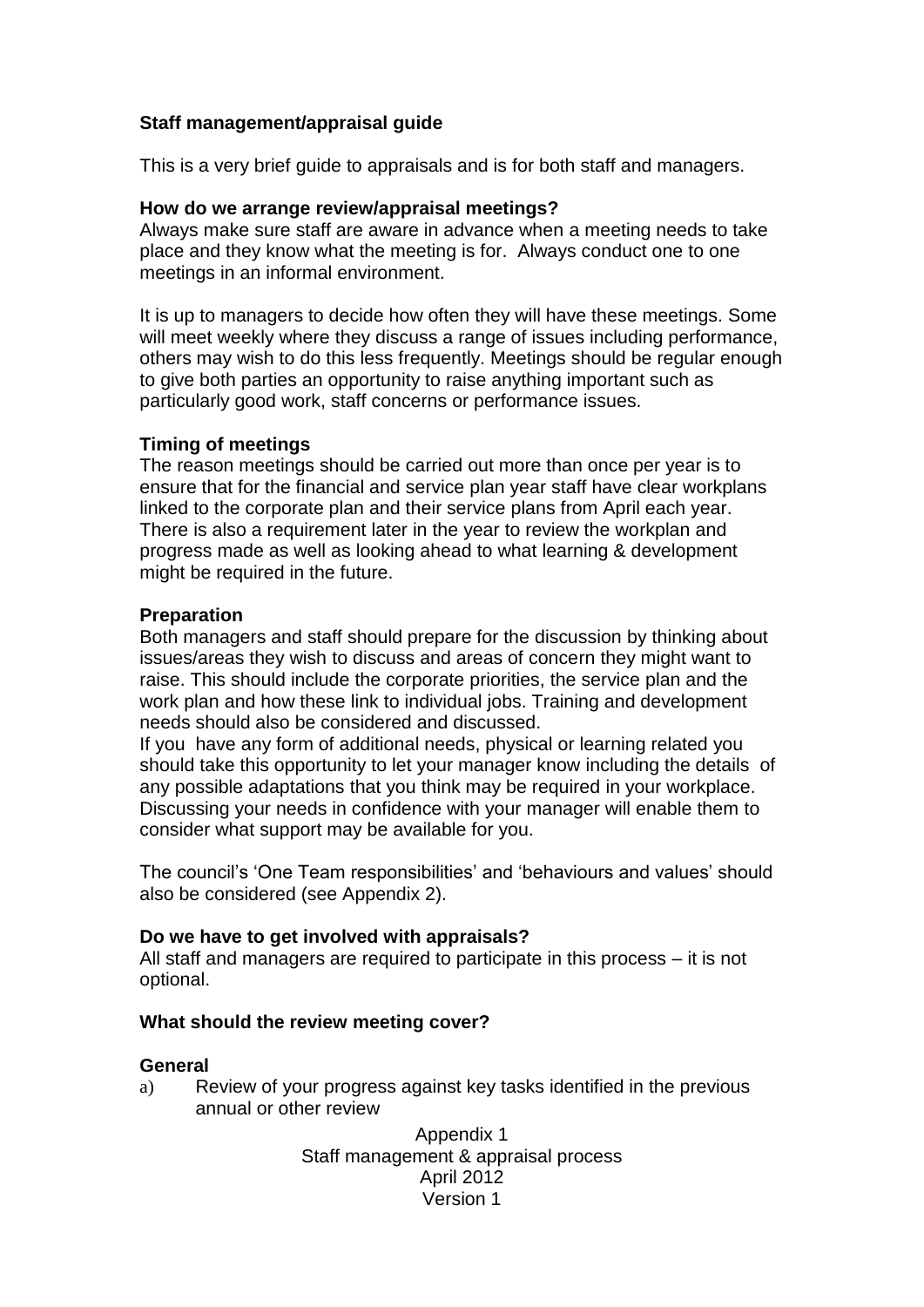- b) Identification of any changes to your job description since the last review and amendment of the job description if appropriate.
- c) Identification and acknowledgement of your individual achievements. This could include qualifications, new capabilities, specific contributions you have made etc.
- d) Identification and acknowledgement of any concerns you and/or your line manager may have that directly affect your performance and investigation into processes to address concerns.
- e) Also to discuss issues regarding health & safety including general wellbeing. Any stress and/or equalities issues that have arisen.

# **Specific**

- f) Review of 'One Team' responsibilities and setting of objectives
- g) Agreement for your key objectives and actions for the next 12 months. This will include your key tasks to contribute to the sections Service Plan and Work Plan.
- h) Review of performance against the Council's values & behaviours and setting of objectives where relevant.
- i) Identification of your development needs to assist with achieving agreed objectives. This will include recommended activities the jobholder should undertake i.e. job shadowing, structured reading and what actions their line manager will take e.g. organise training, job rotation, special assignments etc.

## **Most importantly:**

Use the 'SMART' framework to set future objectives ensuring they are: **S** pecific **M** easureable **A** greed **R** ealistic

**T** imed

# **How should meetings be recorded?**

There is a one page record form for you to use to record a brief note of the discussions. It is good practice to have some kind of record to feed into the biannual reports (see back page for more details). It would be useful for the manager and member of staff to agree what is most appropriate for them. This might be a brief note of items discussed and agreed or something more detailed depending on the preferences and outcome of the meeting. You should encourage your staff to make their own notes.

# **How do I consider what development I might have?**

Effective training and development is key to working effectively and adapting to change. You should consider:

What is it you will need to do in your role for the following year?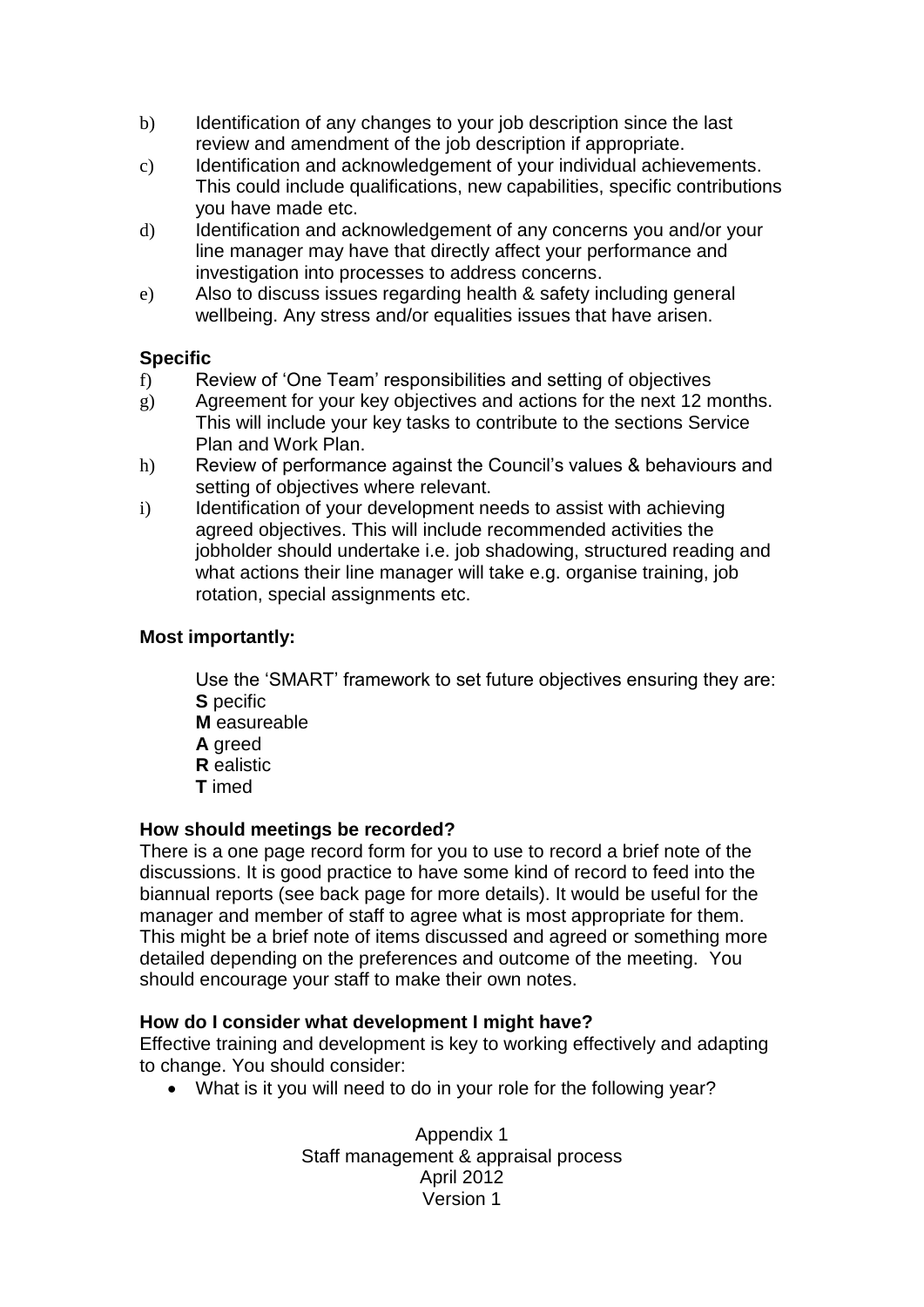- Do you have sufficient knowledge and skills to achieve your objectives? If not, what would help you gain this?
- How useful was past training and development?
- What are future training and development needs likely to be i.e. to meet demands placed by forthcoming legislation or changes?

### **What types of development are available for me?**

Improving your knowledge and skills may not always mean you attending a training course. There are lots of ways of improving skills and knowledge such as:

- mentoring by peers
- work shadowing
- structured reading
- short or long term secondments including other authorities and/or other sectors

Obviously training courses are the most commonly used method but you should consider a range of methods to suit your requirements.

Each area has a learning & development plan as part of the service planning process where they will need to outline training requirements in order for the training budget to be allocated prior to the beginning of the financial year. There may be other requirements which crop up midyear but these may not be funded until the following financial year.

Training Request Forms still need to be completed when the actual training is due to take place.

### **What if a manager has concerns about performance or behaviour?**

Managers should discuss this with staff as and when any issues arise and they may also discuss this again at the appraisal meeting.

The process is designed to support everyone in achieving a high standard of performance so if there are things going on that are preventing staff from doing this they should discuss them with your manager as soon as possible. If concerns cannot be resolved consideration may be given to using the capability procedure to assist in resolving any issues.

# **What is the Capability Procedure?**

Where an employee's ability to perform the duties of their post, in terms of skill, aptitude etc is giving rise to concern, the situation will be investigated and action taken in consultation with the employee. This is usually in the form of an agreed action plan to improve on areas of concern.

This procedure does not apply to those matters of conduct which are rightly dealt with under the terms of the Disciplinary Procedure and will not delay or prevent action being taken where Disciplinary Proceedings are appropriate.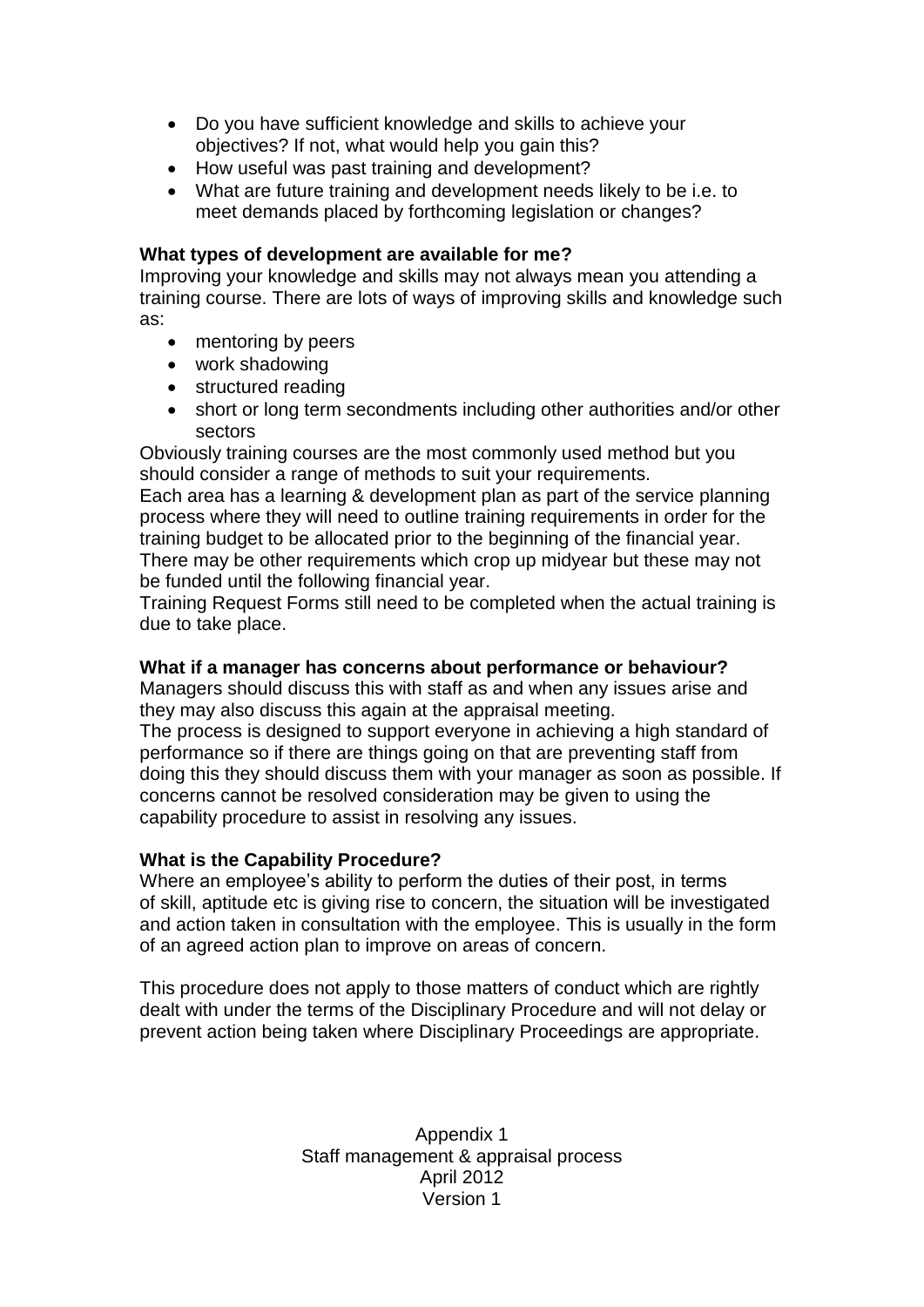# **The Bigger Picture**

### **What are the Council's key priorities?**

We have 4 priorities in the Corporate Plan which are:

- 1.Revitalising & promoting our town and rural borough
- 2.Safe, secure homes and neighbourhoods
- 3.Promoting greener & healthier communities
- 4. Delivering better Council services to you with less money

The Council also has a Transformation programme which is designed to deliver improvements to our services and necessary changes and efficiencies to deliver savings required over the Medium Term Financial Strategy to ensure financial sustainability into the future.

#### **How does 'my performance' fit into the wider management of the Council's performance?**

Individual and team performance is driven by the Council's key priorities which are set out in the Corporate Plan. Our objectives and priorities reflect the pledges made to the people of Boston and key commitments drawn from other strategies and legislative requirements.

Our corporate and service objectives provide a framework for monitoring performance across the organisation. Performance against targets is monitored and reviewed quarterly through performance updates at CMT, Performance Clinic, Scrutiny committees and Cabinet.

Our performance management process cascades in three steps from the corporate level, through service delivery plans, to individual performance. This approach establishes a 'golden thread' connecting our corporate objectives with individual performance.